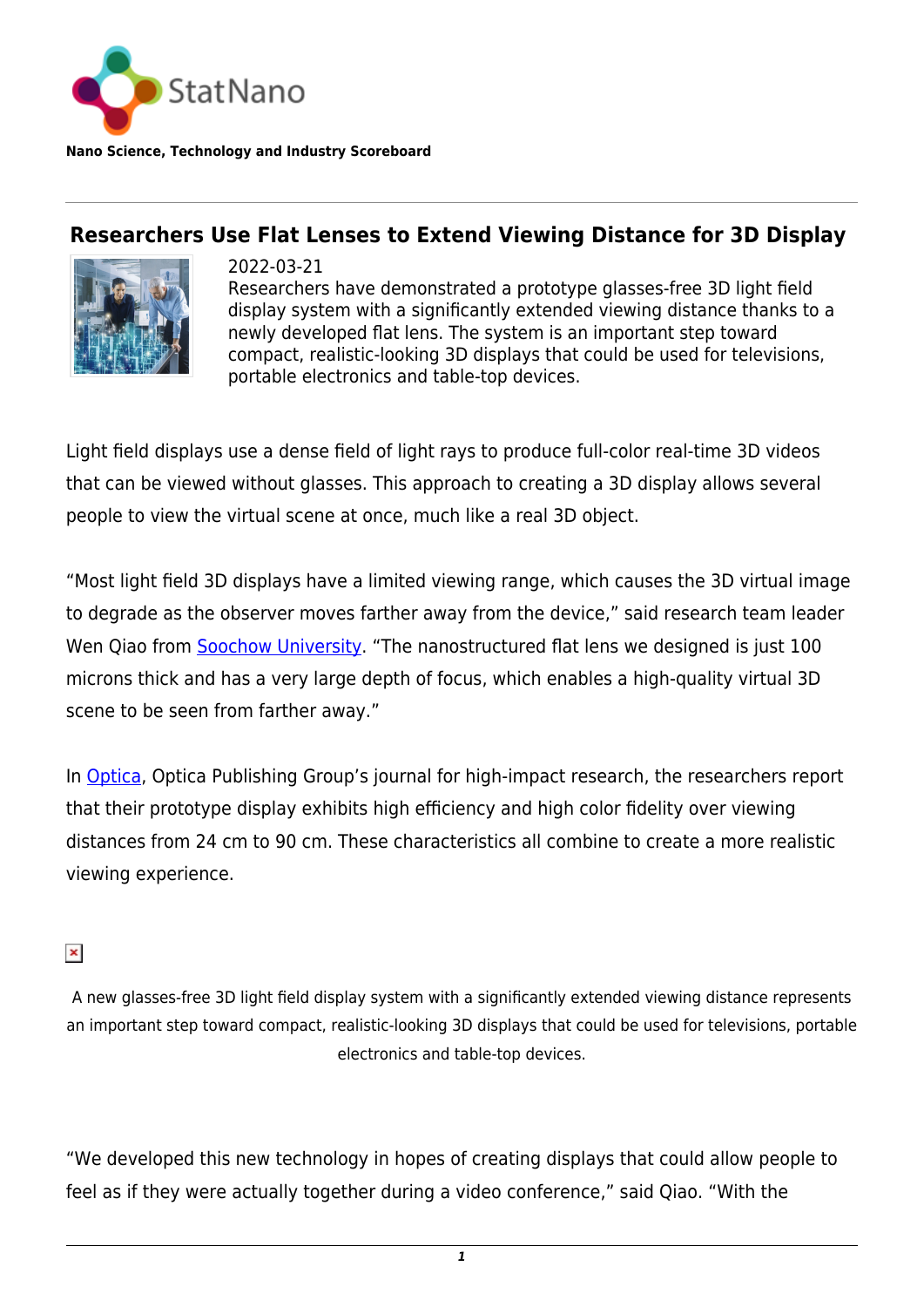continued development of nanotechnology, we envision that glasses-free 3D displays will become a normal part of everyday life and will change the way people interact with computers."

## **Creating multiple views**

Light field displays create realistic images by projecting different views that allow the 3D scene to look the same when looked at from different angles. The focal length of the lenses used to create these views is the limiting factor when it comes to viewing distance.

To overcome this, the researchers carefully designed a new diffractive flat lens by patterning nanostructures onto a flat surface in a way that focuses light. Intertwining several of these lenses allowed them to create a pixelated view modulator, the optical component that creates the various perspectives for a scene in a light field display. A 3D display that creates four views, for example, would use four of these lenses, each of which converges the light into a unique view.

"Because flat lenses provide superior light manipulating capability compared to traditional glass lenses, they can be used to solve formidable problems such as limited motion parallax, crosstalk, visual fatigue and limited viewing distances in 3D displays," said Qiao.

## **Testing the prototype**

After showing that the lens achieved high resolution when focusing the red, green and blue light used by LCDs to create images, the researchers incorporated them into a 4-inch prototype 3D light field display with viewing distances between 24 and 90 centimeters.

The display formed a smooth horizontal parallax with a crosstalk below 26% over all viewing distances, which means there were few errors that would cause eye strain or make the image look unrealistic. The display also exhibited a light efficiency that reached 82%, much higher than other similar 3D display systems that have been reported. High light efficiency is important for creating a bright virtual image, especially for applications where power consumption matters such as portable electronics.

Although the prototype exhibited a viewing angle of only 9 degrees, the researchers say this